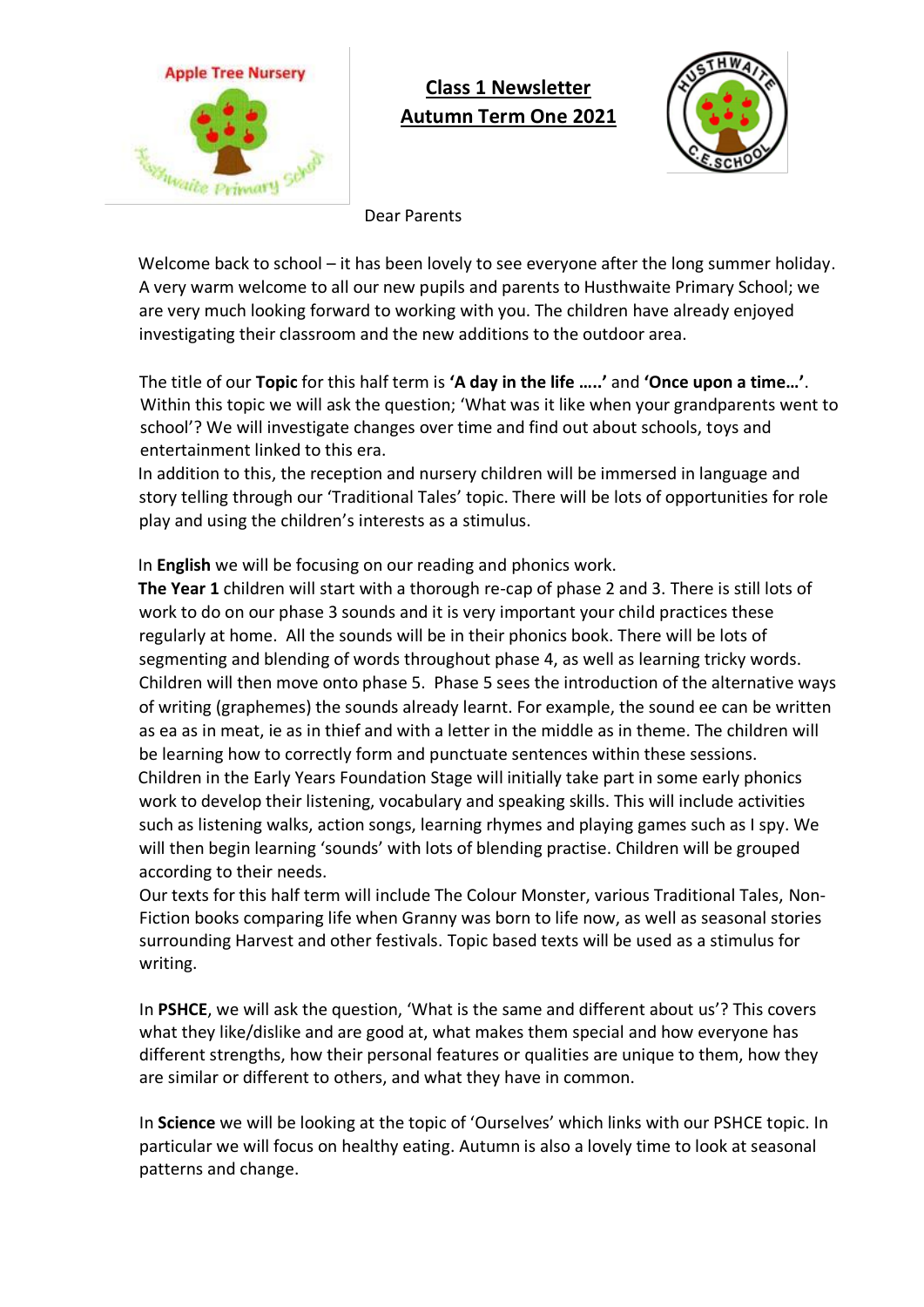In **Maths** we will start with lots of number recognition and place value work before moving onto addition later in the half term. We follow the white rose scheme for our maths. There will be opportunities for number from our outdoor environment and continuous provision for all year groups.

In **RE** our theme is; **'Which stories are special and why'?** Children will become familiar with the idea that some books are holy books. They will learn stories from and about holy books, including stories about Jesus and Prophet Muhammad. The children are given opportunities to retell the stories in a variety of ways and look at how some religious stories are similar and how they differ.

Our **PE** lessons will be on Tuesday afternoons. Depending on the weather and activity, the sessions will take place either in our school hall or outside on the playground / school field. Please ensure that your child has both an indoor and outdoor PE kit in school which is clearly labelled with their name. Our **Forest School** starts in the Spring term for class 1. However, on Friday afternoons, the children will have an additional PE session outside, but this is very much weather dependent. We also have some Hall time on a Monday after lunch for an activity session.

## **Homework -**

## **Reception / Nursery**

At Husthwaite we are using Evidence Me to capture the children's learning. Photos and information are uploaded and will be regularly sent out to parents. Parents will be able to contribute to their child's portfolio with any home learning once this aspect has been set up. Sounds and reading books will follow for **Reception** children as we progress through the phonics scheme. Please could you sign or initial in their reading record book when they have read to you.

**Yr1 –** In addition to reading at home, the children will begin to receive weekly spellings to learn each Friday which will then be tested the following Friday. They will also bring home a news diary in which to record their activities and achievements. This could be a picture of what they have been doing with some key words or photographs. They can then write about this on Monday mornings when they first come into school.

#### **Reading**

Once the Reception children start learning their sounds, they will be read with 1-1 twice per week starting with sound recognition and blending practise before moving onto books. Y1 children will be read with once 1-1 and will participate in one guided reading session per week. The children will have their books changed each week after reading with a member of staff and practising their book at home.

#### **Notes**

Please make sure your child has a sun hat (if hot) and water bottle in school each day. Could we also request that your child brings a pair of wellies to school to use in the outdoor area. We go out in all weathers and like to get muddy playing in the new mud kitchen and water area!!! For this reason, children need to bring a coat each day. Similarly, we have to keep